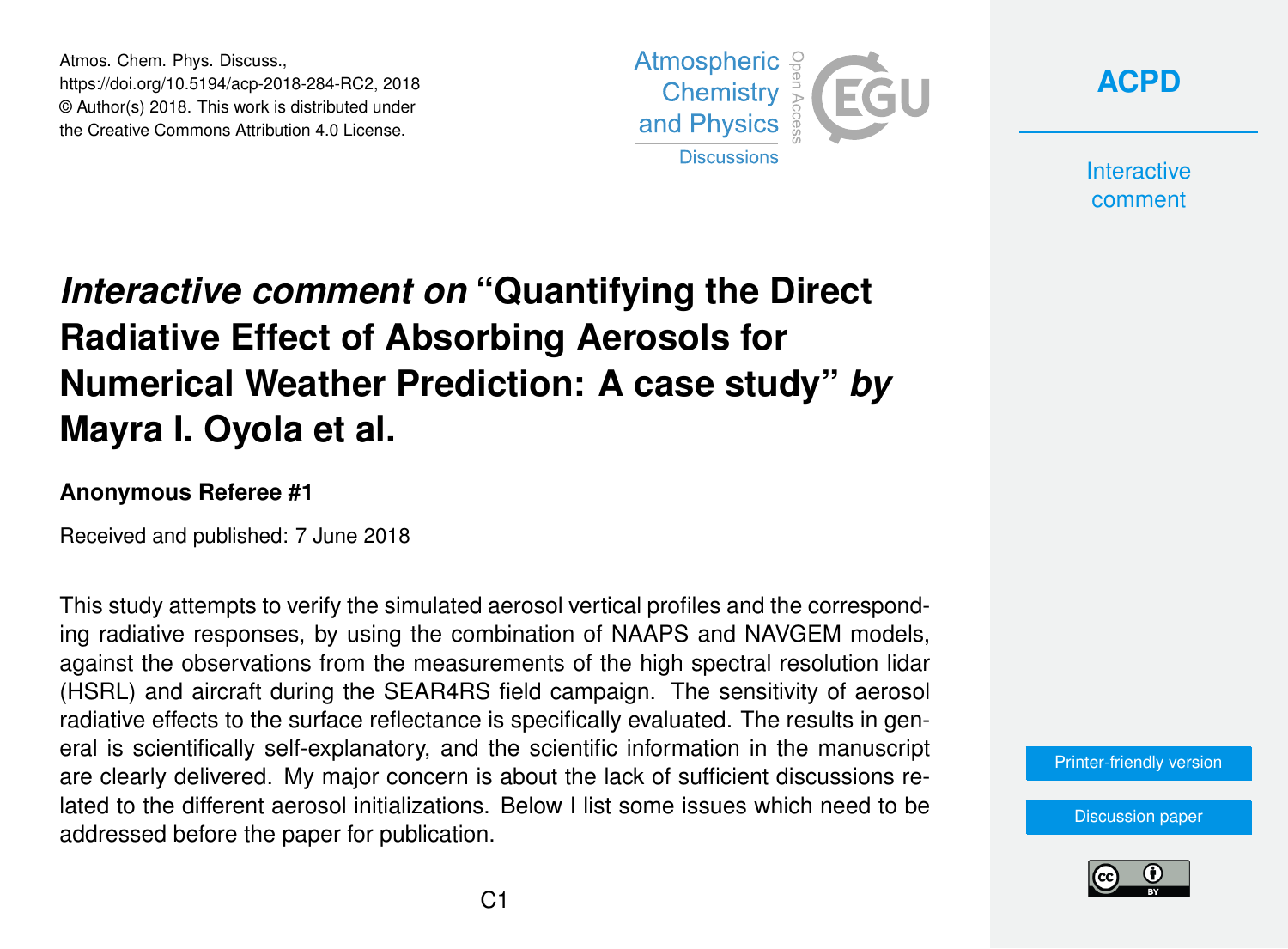Specific comments:

1. Although the authors conducted simulations with three different aerosol setups, including the OPS case, a case with 2D/3D data assimilation, and a "free" running case, there is very limited discussion about the sensitivity of aerosol vertical distribution and its radiative effect to the different aerosol setups. It is worthy performing such discussions since the differences in aerosol radiative forcing/heating rate could be notable. For example, as mentioned in lines 297-298, the net surface SW irradiances from different NAAPS versions are distinct from each other. In addition, the authors may pay attention to radiative forcing efficiency (=radiative forcing per unit AOD) under different aerosol initializations because of using different NAAPS version.

2. In light of the distinct discrepancy in aerosol vertical distribution between the HSRL and the simulations, it is expected that the associated aerosol radiative implications are greatly different between them. I suggest the authors might take a look at the radiative forcing efficiency, an index that eliminates the effect of different AOD levels. By doing such comparison between the HSRL and the simulations, the readership may get more sense about the model performance on the aerosol radiative effect.

3. Does the measured irradiance from the airborne broadband radiometers (the black dots in Figs. 3-6) match the modelling results when doing comparison between them? Put another way, what are the time scale and spatial scale of the measurements, and is it same as or close to the modeling results?

4. Throughout the whole paper the authors emphasize that the study focuses on a smoke event, but, according to Fig. 1, the realistic loadings of the smoke and urban originated aerosols are comparable at least in terms of AOD magnitude. The authors should state more carefully regarding the aerosol speciation. For example, the authors may want to rephrase the statements in lines 83-86 by taking off "smoke" related expressions.

Technical corrections:

## **[ACPD](https://www.atmos-chem-phys-discuss.net/)**

**Interactive** comment

[Printer-friendly version](https://www.atmos-chem-phys-discuss.net/acp-2018-284/acp-2018-284-RC2-print.pdf)

[Discussion paper](https://www.atmos-chem-phys-discuss.net/acp-2018-284)